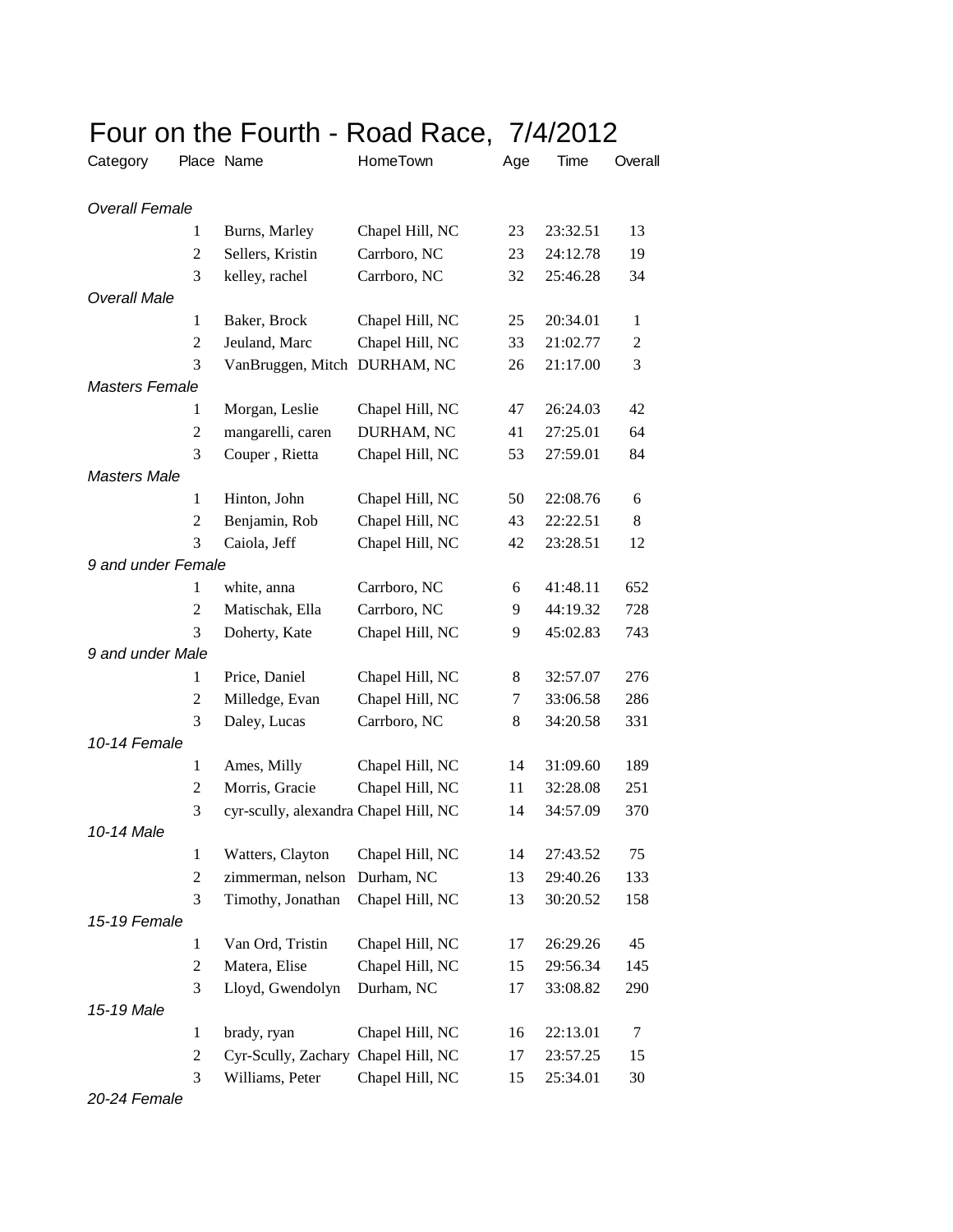|              | 1              | Wodarski, Miranda    | Chapel Hill, NC | 20 | 26:48.01 | 49             |
|--------------|----------------|----------------------|-----------------|----|----------|----------------|
|              | 2              | Zabel, Rebecca       | Chapel Hill, NC | 24 | 27:28.28 | 67             |
|              | 3              | Savelli, Lindsay     | Carrboro, NC    | 20 | 27:35.51 | 68             |
| 20-24 Male   |                |                      |                 |    |          |                |
|              | $\mathbf{1}$   | Buck, Ben            | Chapel Hill, NC | 22 | 23:19.02 | 11             |
|              | $\overline{c}$ | Powell, Will         | Chapel Hill, NC | 21 | 24:00.53 | 16             |
|              | 3              | Selzo, Erick         | Kingston, NY    | 21 | 26:26.77 | 43             |
| 25-29 Female |                |                      |                 |    |          |                |
|              | 1              | bordogna, rachel     | Durham, NC      | 27 | 27:01.26 | 54             |
|              | 2              | Berry, Laura         | RALEIGH, NC     | 26 | 27:05.52 | 56             |
|              | 3              | guilfoyle, katherine | Chapel Hill, NC | 26 | 27:42.02 | 73             |
| 25-29 Male   |                |                      |                 |    |          |                |
|              | 1              | Keyserling, Kaleb    | Chapel Hill, NC | 25 | 21:44.51 | $\overline{4}$ |
|              | 2              | Ornelas, Victor      | Durham, NC      | 26 | 21:54.28 | 5              |
|              | 3              | Stafford, Lynx       | Chapel Hill, NC | 25 | 23:09.76 | 10             |
| 30-34 Female |                |                      |                 |    |          |                |
|              | 1              | bowman, natalie      | Chapel Hill, NC | 34 | 27:37.00 | 69             |
|              | 2              | Warren, Leigh        | Durham, NC      | 34 | 28:13.52 | 89             |
|              | 3              | Hoelzer, Martha      | Unknown, NA     | 34 | 28:22.26 | 91             |
| 30-34 Male   |                |                      |                 |    |          |                |
|              | $\mathbf{1}$   | Nash, David          | Chapel Hill, NC | 33 | 22:37.02 | 9              |
|              | 2              | Villalta, Randy      | Carrboro, NC    | 30 | 24:00.77 | 17             |
|              | 3              | cape, matt           | Carrboro, NC    | 31 | 24:10.50 | 18             |
| 35-39 Female |                |                      |                 |    |          |                |
|              | 1              | dubbelrig, holly     | Unknown, NA     | 38 | 29:31.75 | 125            |
|              | 2              | Jones, Shannon       | Elon, NC        | 35 | 31:29.59 | 202            |
|              | 3              | Arnold, Jen          | Raleigh, NC     | 35 | 31:38.08 | 207            |
| 35-39 Male   |                |                      |                 |    |          |                |
|              | $\mathbf{1}$   | Francis, Paul        | Durham, NC      | 38 | 24:23.26 | 20             |
|              | $\overline{c}$ | Dunson, David        | Chapel Hill, NC | 39 | 24:32.26 | 21             |
|              | 3              | Klaitman, Jason      | Chapel Hill, NC | 37 | 25:03.51 | 25             |
| 40-44 Female |                |                      |                 |    |          |                |
|              | 1              | Brandon, Julia       | Durham, NC      | 40 | 29:03.76 | 111            |
|              | $\overline{2}$ | Shofer, Sharon       | Chapel Hill, NC | 43 | 29:37.02 | 129            |
|              | 3              | Lee, Jessica         | Chapel Hill, NC | 42 | 30:01.09 | 153            |
| 40-44 Male   |                |                      |                 |    |          |                |
|              | $\mathbf{1}$   | Heinly, Craig        | Chapel Hill, NC | 43 | 23:40.50 | 14             |
|              | 2              | Vanberg, Georg       | Chapel Hill, NC | 40 | 25:07.76 | 26             |
|              | 3              | Scribner, Andrew     | DURHAM, NC      | 44 | 25:23.27 | 28             |
| 45-49 Female |                |                      |                 |    |          |                |
|              | 1              | gibson, jackie       | Chapel Hill, NC | 47 | 29:44.29 | 138            |
|              | $\overline{c}$ | Matera, Kathy        | Chapel Hill, NC | 49 | 30:01.58 | 154            |
|              | 3              | Szymkowski, Mary     | Cary, NC        | 49 | 30:28.34 | 166            |
| 45-49 Male   |                |                      |                 |    |          |                |
|              | $\mathbf{1}$   | Bechard, Barton      | Durham, NC      | 47 | 24:37.03 | 22             |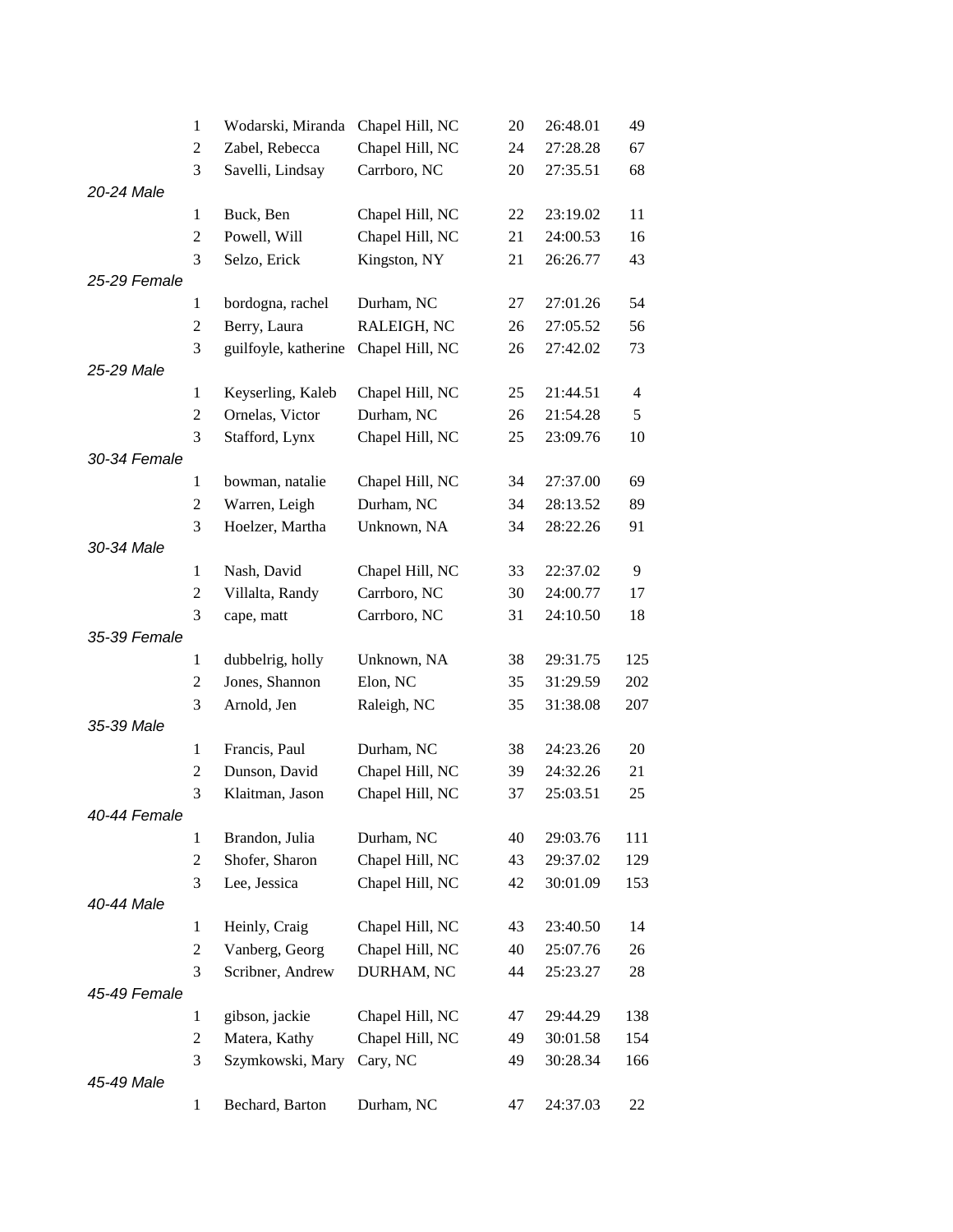|                     | 2              | Squires, Chris                     | Raleigh, NC                      | 46 | 25:48.01             | 35  |
|---------------------|----------------|------------------------------------|----------------------------------|----|----------------------|-----|
|                     | 3              | Williams, Jon                      | Chapel Hill, NC                  | 45 | 26:08.02             | 38  |
| 50-54 Female        |                |                                    |                                  |    |                      |     |
|                     | 1              | Donaldson, Kim                     | Chapel Hill, NC                  | 50 | 28:00.28             | 85  |
|                     | $\overline{2}$ | Lebo, Dana                         | Chapel Hill, NC                  | 52 | 29:22.03             | 118 |
|                     | 3              | Gordon, Michele                    | Chapel Hill, NC                  | 50 | 30:00.32             | 152 |
| 50-54 Male          |                |                                    |                                  |    |                      |     |
|                     | $\mathbf{1}$   | Kelley, Michael                    | Chapel Hill, NC                  | 52 | 24:47.96             | 23  |
|                     | $\overline{c}$ | Meador, Aubrey                     | Mebane, NC                       | 51 | 26:42.26             | 47  |
|                     | 3              | Burns, Chandler                    | Chapel Hill, NC                  | 50 | 26:45.51             | 48  |
| 55-59 Female        |                |                                    |                                  |    |                      |     |
|                     | 1              | Gadient, Janet                     | Chapel Hill, NC                  | 57 | 30:44.57             | 176 |
|                     | $\overline{c}$ | Lundahl, Naomi                     | Chapel Hill, NC                  | 57 | 34:49.58             | 356 |
|                     | 3              | Moses, Kitty                       | Durham, NC                       | 56 | 36:42.82             | 461 |
| 55-59 Male          |                |                                    |                                  |    |                      |     |
|                     | 1              | Couper, David                      | Chapel Hill, NC                  | 57 | 25:50.27             | 36  |
|                     | 2              | Astrachan, Owen                    | Chapel Hill, NC                  | 56 | 26:15.51             | 40  |
|                     | 3              | Halchin, Roger                     | Mebane, NC                       | 59 | 27:44.27             | 76  |
| 60-64 Female        |                |                                    |                                  |    |                      |     |
|                     | $\mathbf{1}$   | Bland, Ruby                        | DURHAM, NC                       | 62 | 35:41.31             | 413 |
|                     | 2              | Cupitt, Julia                      | DURHAM, NC                       | 64 | 42:12.57             | 663 |
|                     | 3              | Smith, Maryann                     | Pittsboro, NC                    | 61 | 45:47.82             | 757 |
| 60-64 Male          |                |                                    |                                  |    |                      |     |
|                     | 1              | MOSS, GARY                         | Raleigh, NC                      | 62 | 25:43.52             | 33  |
|                     | $\overline{c}$ | Vann, Bill                         | Chapel Hill, NC                  | 64 | 30:37.58             | 170 |
|                     | 3              | covington, david                   | Durham, NC                       | 62 | 31:10.34             | 190 |
| 65-69 Female        |                |                                    |                                  |    |                      |     |
|                     | 1              | Anderson, Sheelagh Chapel Hill, NC |                                  | 65 | 39:34.32             | 577 |
|                     | $\overline{c}$ | Pullen, Karen                      | Pittsboro, NC<br>Chapel Hill, NC | 68 | 46:29.59<br>52:12.35 | 764 |
| 65-69 Male          | 3              | Haywood, Marion                    |                                  | 65 |                      | 845 |
|                     | $\mathbf{1}$   | Hotelling, Jim                     | Chapel Hill, NC                  | 65 | 31:47.32             | 219 |
|                     | 2              | Davis, Edward                      | Chapel Hill, NC                  | 67 | 32:47.31             | 266 |
|                     | 3              | Keefer, Joe                        | Chapel Hill, NC                  | 65 | 34:54.32             | 366 |
| 70 and Above Female |                |                                    |                                  |    |                      |     |
|                     | $\mathbf{1}$   | Guardino, Louise                   | Cary, NC                         | 71 | 40:18.09             | 599 |
|                     | $\overline{2}$ | McKown, Mary                       | Chapel Hill, NC                  | 71 | 45:14.07             | 747 |
| 70 and Above Male   |                |                                    |                                  |    |                      |     |
|                     | 1              | Cupitt, Howard                     | DURHAM, NC                       | 70 | 34:27.82             | 337 |
|                     | $\overline{c}$ | Surh, Jerry                        | Carrboro, NC                     | 73 | 35:22.83             | 401 |
|                     | 3              | Bowker, Howard                     | New Castle, DE                   | 70 | 45:05.09             | 744 |